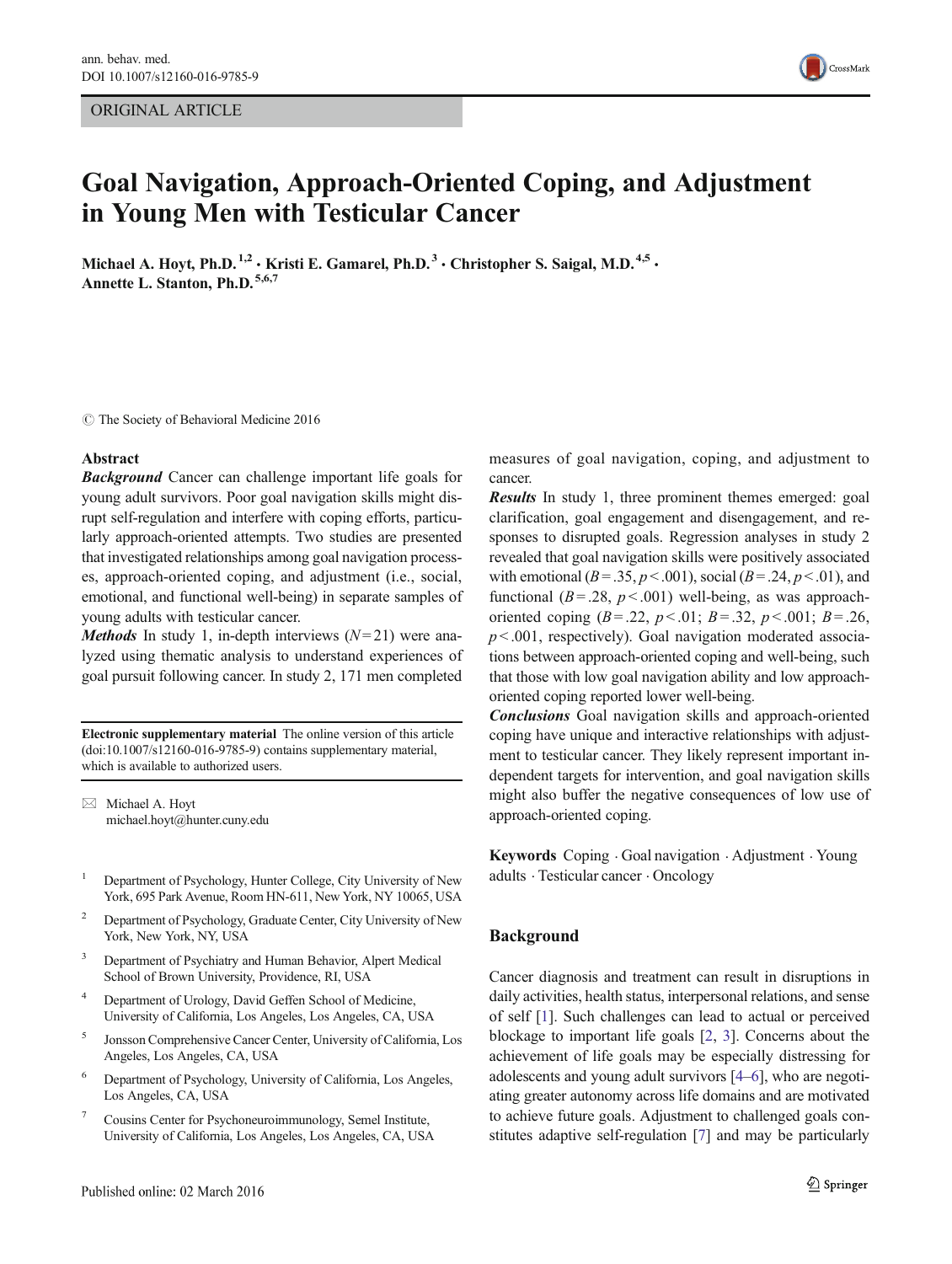critical when cancer occurs in early adulthood [[8,](#page-9-0) [9](#page-9-0)]. Understanding the skills young adult cancer survivors need to navigate challenges to their goals may help facilitate adjustment. Accordingly, study 1 utilizes qualitative interviews to gain a rich description of young men's cancer experiences. The second study builds upon a central observation from study 1 to test relationships among goal navigation skill and indicators of physical and psychological adjustment to cancer.

Theories of self-regulation typically assume that management of personal goals can promote well-being by providing structure for building a successful life and engaging in meaningful activities [\[10\]](#page-9-0). Goal navigation skills include the abilities to identify new and existing goals, which serve to support health-related quality of life [[11\]](#page-9-0). Adaptive adjustment to goals that are impeded or blocked includes the ability to disengage from goals that are no longer attainable and to pursue realistic goals [[7\]](#page-9-0). Effective goal adjustment is associated with higher subjective well-being [\[7](#page-9-0), [12\]](#page-9-0), whereas relentless pursuit of unattainable goals can compromise well-being [[13\]](#page-9-0). At the same time, reengagement in meaningful alternative goals is associated with positive changes in self-perception, interpersonal relationships, and sense of meaning [[14\]](#page-9-0).

Cancer survivors often need to readjust goals to be more achievable than pre-diagnosis goals [\[2](#page-9-0), [14\]](#page-9-0). Young adults with less advanced goal navigation skills may be particularly vulnerable when facing cancer-related goal blockage. Theory and empirical findings support improved regulation across the life span, including evidence that people become better at disengaging from unattainable goals and finding new goals as they age [[7](#page-9-0), [15](#page-9-0)]. Given strong associations between goal attainment and subjective well-being among young adults [[16,](#page-9-0) [17\]](#page-9-0), we suggest that the psychological benefits from a young adult's capacity to navigate life goals may play an important role in cancer adjustment. Greater understanding of goal navigation and the interrelationships with coping efforts in young survivors will enhance our ability to develop more effective psychosocial treatments.

Goal navigation and efforts to cope with cancer-related stressors are unique, although overlapping, processes. For instance, approach-oriented coping strategies (e.g., information seeking, emotional expression) and goal reengagement are independently associated with psychological adaptation among adults living with cancer [[14\]](#page-9-0). Yet, the ways in which young men cope with cancer-related challenges are not well understood, and in general, the impact of coping attempts on psychological adjustment is mixed. For example, adolescents with chronic illness who engage in more approach-directed coping strategies and less avoidance coping have better adjustment [\[18](#page-9-0), [19](#page-9-0)]. Approach-oriented coping efforts promote amelioration of changeable problems, effective regulation of emotion, and acquisition of useful social support [[9\]](#page-9-0). However, active coping and problem-solving strategies can also be associated with worse adjustment [\[20\]](#page-9-0). Several

explanations could account for conflicting results. Young adults who rely on approach-oriented strategies might poorly execute such efforts (e.g., navigating health-related decision making). Furthermore, the time and energy channeled into active coping might result in neglect of other goal pursuits. Effective navigation of goals and goal blockages might elicit better self-regulation and therefore allow one to benefit optimally from attempts at approach-oriented coping. That is, potential dysregulation consistent with poor goal navigation could disrupt effective management of cancer-related demands.

We conducted two studies to investigate relationships among goal navigation processes, approach-oriented coping, and cancer-related adjustment in separate samples of young adults with testicular cancer. Testicular cancer is the most prevalent cancer among men in late adolescence and early adulthood [[21\]](#page-9-0). Advances in treatments have resulted in high survival rates [[22\]](#page-9-0), highlighting the need for additional attention to longer-term survivorship. In study 1, qualitative interviews were conducted to better understand young men's experiences of coping with challenges and navigating life goals following testicular cancer. Building on findings in study 1, we examined the extent to which goal navigation and approach-oriented coping are associated with indicators of cancer adaptation and functioning in study 2.

Consistent with self-regulation theory, we hypothesized that individuals who use more deliberate and effortful coping would have better adaptation to cancer. Furthermore, individuals who use more approach-oriented coping may be more likely to benefit from efforts at formulating and engaging in personal goals after a stressful event [[14](#page-9-0)]. Accordingly, we hypothesized that the associations between approachoriented coping and adjustment indicators would be moderated by goal navigation, such that young men with greater approach-oriented coping would have better adjustment than those with relatively greater goal navigation skill. Conversely, we expected that the benefits of approach-oriented coping efforts would be thwarted for those with lower goal navigation skills.

# Study 1

### Method

### Participants

Participants were recruited through the California Cancer Registry and invited to participate in a study on "health-related quality of life." Eligibility criteria included men between the ages of 18 and 29 at study enrollment with a history of histologically confirmed testis cancer. Participants with severe psychiatric disorder or cognitive impairment were excluded.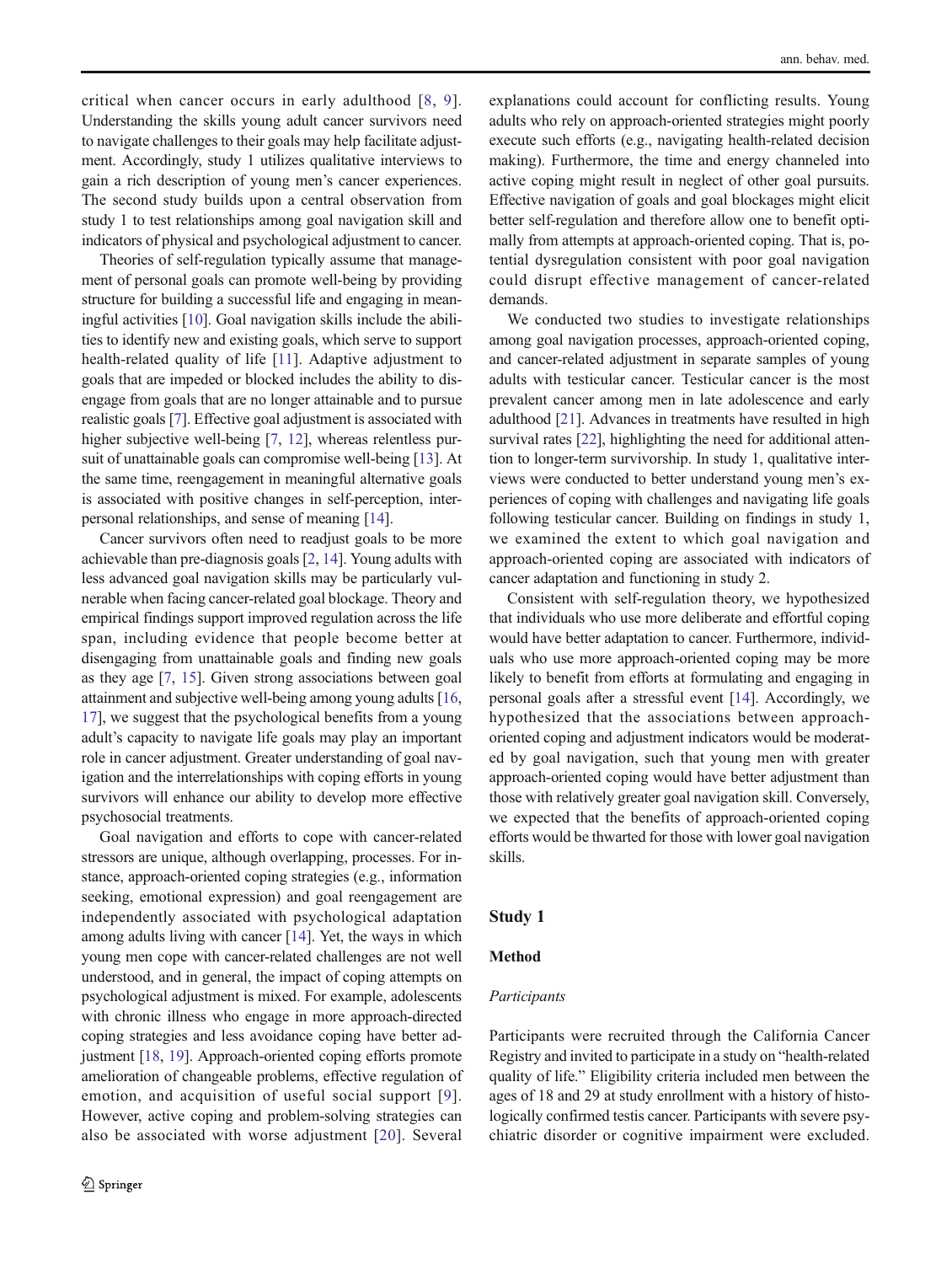After providing informed consent, participants completed an in-depth semi-structured interview that lasted up to 90 min.

Sampling was purposive to achieve variation in demographic and clinical characteristics using the criterion of thematic saturation to determine sample size. Theoretical sampling by this method involves the collection of data to the point of thematic redundancy or saturation [\[23](#page-9-0)]. Thus, data collection, thematic summary, and analysis were simultaneous. Saturation was achieved with the conduct of 21 interviews. The final sample  $(N=21)$  was on average 25 years of age (SD = 3.2; range = 18 to 29 years). Half (52 %) of the sample identified as White, non-Hispanic and 33 % Hispanic/Latino; 62 % were employed full-time; 33 % were college graduates; and the average time since diagnosis was 35 months.

### Procedure

Following informed consent, participants were individually interviewed by the lead author using a semi-structured interview protocol (see Electronic Supplementary Material 1); participants had considerable flexibility in determining direction. The interview protocol was preceded by extensive literature review and consultation with relevant care providers to identify priority areas. Interview questions were designed to be global rather than specific and to explore participants' experiences of diagnosis, treatment, and post-treatment survivorship comprehensively. Participants were asked about their ways of coping, past and future aspirations, and perceptions of how cancer affected their goal pursuits. Interviews were audiorecorded and transcribed verbatim. Procedures were approved by the university's Institutional Review Board (IRB). Participants were compensated \$100.

### Data Analysis

Data analysis involved a "theoretically driven thematic analysis" approach [[24](#page-9-0)]. As described by Braun and Clarke [[24\]](#page-9-0), thematic analysis is a foundational "method for identifying, analyzing, and reporting patterns (themes) within data" [\[24](#page-9-0), p. 79]. This allows the process to be driven by the researchers' theoretical interests (i.e., goal navigation processes, coping theory).

Analysis involved data immersion, such as reading and rereading transcripts to best identify and understand the nature of codes and themes. Coding was performed by a team of four coders including the primary author, an expert consultant in qualitative methods, and two graduate students in clinical psychology. The coding sequence was conducted on a line-byline unit of analysis using the Dedoose online system (version 4.5). First, open coding was used to form initial categories and subcategories. This involved identification of rich description of core processes of interest including goal navigation, coping, psychological adjustment, and self-regulation. Codes and categories were emergent from the data, while theory guided data organization. For instance, examples of how young men managed cancer-related stressors were identified iteratively; theory informed decisions to label examples as "approach-oriented" coping. These procedures were conducted independently and then together to reach consensus. Discrepancies were resolved through systematic discussion, and thematic categories and codes were consistently refined. Coders then independently (and then collectively) examined and assembled coded data to identify themes within categories as well as relationships among them.

Several steps were taken to contribute to the trustworthiness of analyses. Consistent discussion of observations and interpretations helped the research team to remain reflexive during data management and to ground findings in participants' experiences. Consultation with an independent qualitative research expert and maintenance of a detailed audit trail (method of tracking decisions and interpretations of data) facilitated rigorous and transparent data collection and management. Infrequent or outlying cases were included in analysis and examined for unique contributions to the results [[25\]](#page-9-0). Finally, data were also coded for process-related observations, which included instances of self-contradiction or apparent socially desirable responding. These were considered in all phases of interpretation.

# Results

Participants described multiple aspects of their cancer experience across the disease trajectory. They discussed the manner in which cancer and its treatment posed challenges to important goals during active treatment as well as during reentry to life activities following physical recovery. For some, cancer treatment necessitated a leave from work or school, delays in building financial and social independence, or barriers to fostering romantic and other relationships. Three interrelated, prominent themes emerged: clarification of values and goals, challenges with engagement and disengagement from relevant goals, and the ability to express and process emotional responses to goal challenges.

# Clarifying Goals and Values

Young men described goal clarification as a transformative experience in which goals became more clear and central to guiding their actions. This 24-year-old (participant 111) survivor describes:

I realized all the potential of things that I could be doing that I wanted to do but hadn't done. I'm finding myself a lot less complacent with just doing the same things. And that may also be because I've been working at a job that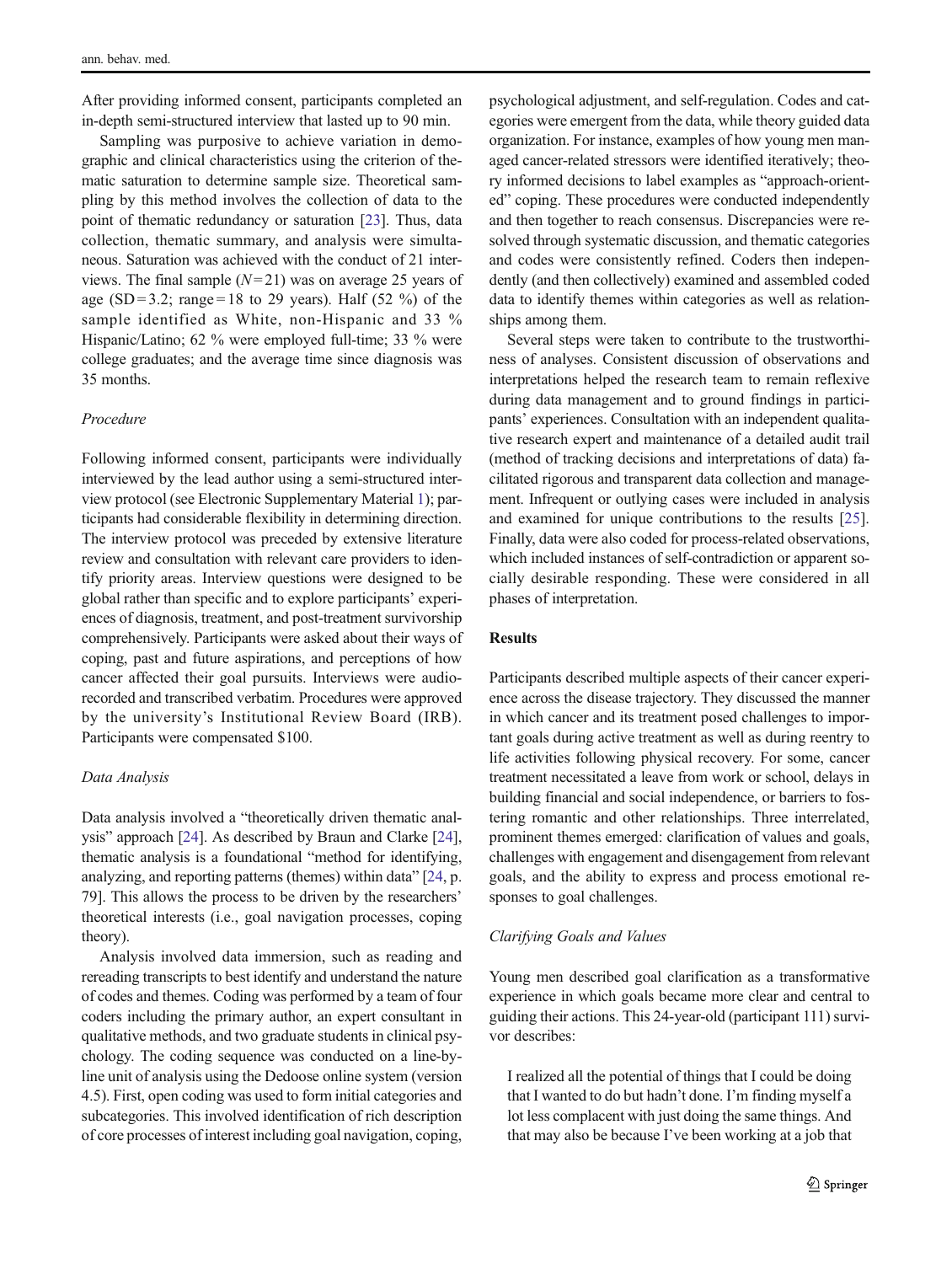I only kind of care about for 2 years after finishing school.

As this quote illustrates, participants discussed a process of clarification that involved placing value on pre-cancer pursuits. At the same time, they highlighted a new expectation that future goal pursuits should be more substantial, meaningful, and important. This same participant goes on to say:

But I'm finding myself needing to do more—I want to go learn a language or start programming or take classes or go biking and go travel, pick up sports, play my guitar more, build guitars, which I used to do. And I'm—I'm not content to not do as much as I could, or as much as I can.

The process of clarification was continually marked by an internal expectation for high achievement and importance of one's actions and choices, as this 27-year-old (participant 102) survivor explains when asked about his intentions for the future:

Probably not to take life for granted and that I need to live every day to the fullest. And I need to step up and need to do whatever it is that I want to do and not let anybody tell me that I can't. Just because if I would have waited another year I wouldn't be here…. and I am here for a reason and I must be because my life isn't done. And I need to figure out what I am supposed to be doing I guess.

Some young men described a shift in values toward a preference for fun, immediate gratification, and self-focus. Although this was not the dominant process of values clarification, this shift may be worthy of more exploration in future work. It may be marked by a return to more adolescent priorities or may have unique relationships to fear, anxiety, or depression. This 21-year-old (participant 112) young man describes his clarification process:

I could say, like now I'm more about me. I don't know if I could say that I'm more selfish and—my concern's more about me. I've changed dramatically from this whole event to just a totally different person….now it's more like, I'm still close with people, but it's like, I think about myself before I think about anybody else….And, I hate to say that, but to be honest, I'm more like a selfish, cold person now.

# Disengagement and Reengagement Processes

Related to reflections of goal and values clarification, young men discussed their experiences of disengaging from goals

that either no longer seemed relevant or, in some cases, goals that were no longer achievable because of cancer. The latter was more often the case for some short-term goals (e.g., graduating from college by age 21) or goals related to fertility. As illustrated in the following quotes, the ability to disengage successfully from irrelevant or unachievable goals and intentionally reengage in realistic meaningful goals was intertwined with feelings of well-being and cancer adjustment. This 27-year-old (participant 120) participant explains disengagement from a set of goals:

Then I definitely wanted to get a job where I was happy. You know, my degree was in communications and advertising, so I wanted to possibly do something in that field once I was done, once I graduated, and then, you know, hopefully buy my first home, or first condo, and, you know, make sure I had that and a successful job, and then hopefully just look forward to getting married and having kids. I am not working for this anymore and that, you know, feels good.

A 25-year-old (participant 116) participant discusses his reluctance to disengage from his goals despite significant changes he has experienced in cognitive and physical function:

You could ask most people that have been through chemotherapy and done all that, and I'm pretty sure they haven't wrote songs like this or been able to come up with stuff like this—because people, like, you lose a lot of your short-term memory. You know, you lose a lot, and it takes a lot out of you, you know what I mean? I didn't know if I was going to make it or not, and it's like, damn, you know—I'll never let go of what I plan. I love it, but I'll do it even if I'm miserable.

In addition to cancer, young adults are quite often negotiating a host of possible avenues of goal pursuit. Some young men discussed some confusion about, or intersection of, challenges to life goals as a result of cancer. A 24-year-old (participant 105) participant discusses his educational and social goals in this regard:

I don't know how much of it pertains to cancer or not—I've been a wreck lately. I applied to seven graduate schools, and I've been rejected from three of them in the last like month. That, on top of really just realizing that the girl that I'm dating back east is kind of a nut job…. And then I just recently got a paper rejected from a journal that I worked a year and a half on, so I've had like a ton of rejection in the past couple of months, and so generally I'm pretty depressed [laughs]. But, you can't just give up.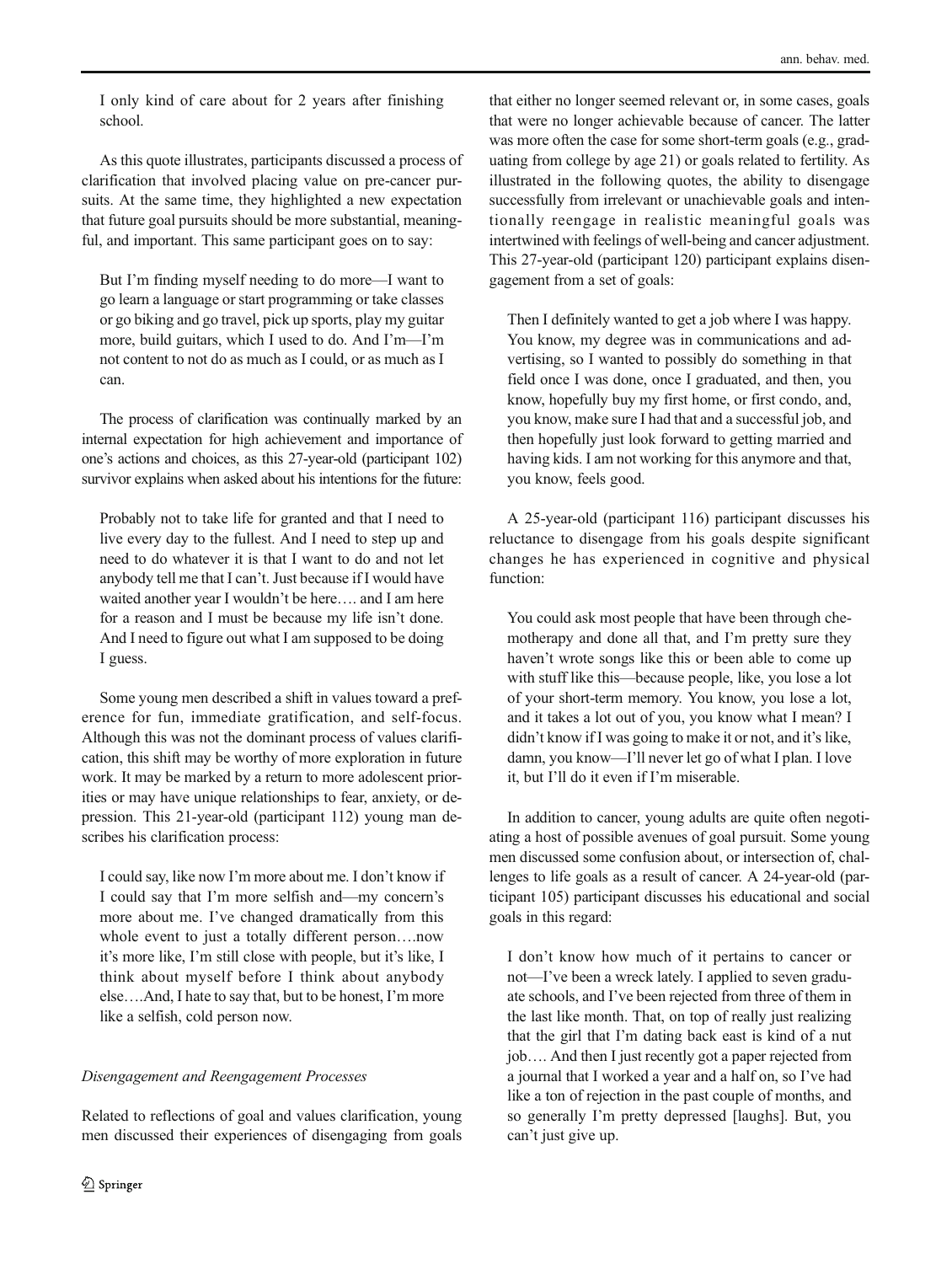# Use of Approach-Oriented Coping

Young men emphasized, and often emphatically endorsed, processes of approach toward general and cancer-related goals and challenges. In addition to discussing the need to "not avoid," they also discussed remaining actively engaged in steps toward goal achievement, effectively regulating emotions, actively reinterpreting obstacles as opportunities, and working to garner appropriate support to succeed. This active, approach-oriented response to cancer-related demand was sometimes described with a sense of pride, rigidity, and as a determinant of better adjustment. As this 21-year-old (participant 112) participant describes, it was common for young men to respond to goal obstacles with action, perseverance, and utilization of available resources. Goal pursuit was often identified as a marker of quality of life:

I told myself, and I told everybody, this is only a setback for me, it's a roadblock. I'm going right back to school, finishing my EMT—continuing on in the fire service, doing what I want to do and not letting this set me back. But I'm sure there's some people out there who have had this or are going through it that are like, "I can't continue with my dream," whatever that dream may be. But to me that would be unnecessary—feel what you must but get help from all those that are there to help you out—quality of life after cancer is continuing on with what your goals were before cancer.

Other participants discussed the process of emotional approach—that is, taking time to express their emotions and to identify what they are feeling and process emotional challenges in a variety of ways as a form of coping. This 22-year old (participant 119) says:

I didn't know if I was going to be able to deal with the emotion of it all and handle going through cancer. I told myself there is a reason why I got it, I'm going through this and feel this way. And, I remember I told one of my friends how I was feeling.

Participants also discussed emotional approach as effortful and with potential to tax internal resources. This 27-year old (participant 114) reflects on his abilities to engage with emotion:

I feel like I'm pretty good at kind of expressing my feelings and talking about them—once I'm able to identify them. I take my frustration and anger or whatever out on somebody else. You know, it's easier to take out your frustration or whatever negative feeling you want on someone else—as opposed to, you know, going into yourself and being like, "Oh, maybe this is why I'm

angry," or, "This is why I'm reacting this way." I think that's a little bit more of a challenge, identifying where like the root of the emotion is from, rather than just saying what kind of emotion it is.

An active, approach-oriented, and methodical tactic for managing emotional demands was a common emergent theme. This 23-year old (participant 108), when asked about how he managed his fears of cancer recurrence, discussed the importance of remaining task-focused and actively engaged.

I think it's to put things in perspective of what I had to do, not necessarily jumping to any sort of conclusion that I wasn't going to be okay. It was kind of like, here's what has happened, here's the steps, here's my next step, here's what I can do now and just taking 1 h at a time, 1 day at a time, and going through it like that. Not getting too far ahead of myself to where I was completely stressing myself out and not being able to cope or to function.

# Discussion

Findings reveal young men's perceptions that life goals are an important aspect of adapting to testicular cancer. Young men spoke of the importance of goal and value clarification, engagement and disengagement from life goals, and the ability to express and process emotional responses to disrupted goals. Each of these themes represents a potentially critical skill in regulating behavioral and emotional responses to cancerrelated stressors and provides insight into the priorities and motivations of these young men.

A preference for action orientation, positivity, achievement, and practical realism emerged across themes. Many young men described the use of an active, approach-oriented approach to pursuing prior goals and/or reengaging with new goals after cancer. As participants readily indicated, these coping efforts can have an impact on quality of life and adjustment. In some cases, approach-oriented coping can have a salutary impact. Some young men described their active coping as effortful and necessary. The use of approach-oriented coping efforts might utilize self-regulating resources and constitute vulnerability when blocked goals are poorly navigated.

To some extent, men viewed goal pursuit and cancerrelated coping in competition for individual resources. This conflict, within the context of high expectations for action, positivity, and achievement, provides a self-regulatory framework in which to consider how facility in navigating challenged goal pursuits might support coping efforts and overall adjustment. In a follow-up study, we examined these possibilities in a distinct sample of young men with testicular cancer.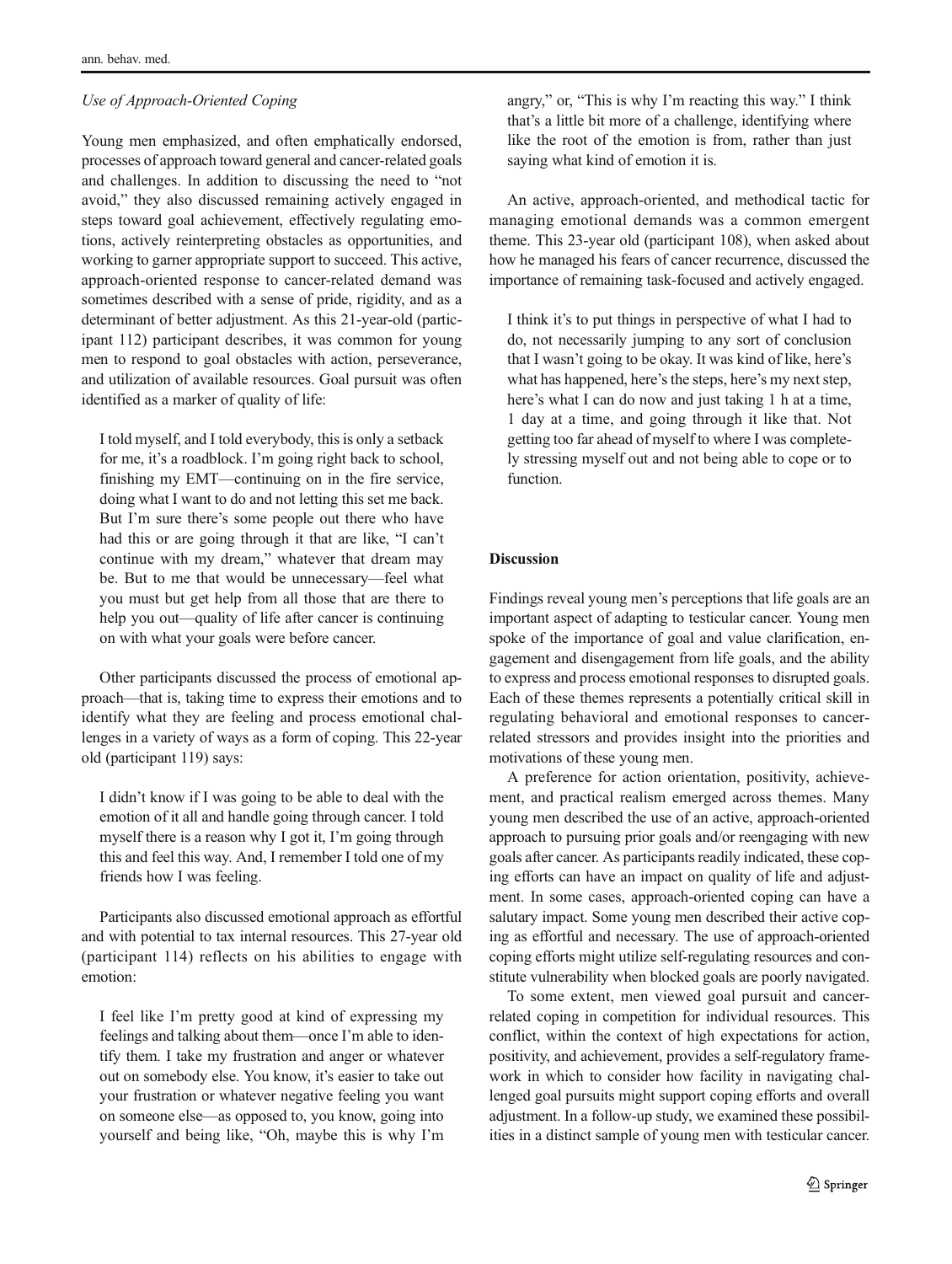# Study 2

# Method

# Participants and Procedures

Testicular cancer survivors were recruited with identical methods and eligibility criteria. After informed consent, participants completed questionnaires by mail or in person for which they were compensated \$50. The study was IRB-approved. In total, 171 men aged 18 to 29 years completed questionnaires. This reflects a response rate of 59 % of eligible men approached for participation. Responders did not differ significantly from non-responders on clinical or demographic variables (from registry data). Participant characteristics are displayed in Table 1.

# Measures

Goal Navigation Goal navigation was measured by a fiveitem goal navigation subscale of the Cancer Assessment for Young Adults-Testicular (CAYA-T) [\[11\]](#page-9-0). Participants indicate how often each item (e.g., "I am able to identify goals in my life," "I know what steps to take to make progress toward my goals") is true of them over the past 7 days on a three-point response scale ranging from 0 (none of the time) to 2 (much or most of the time). Criterion, construct, and procedural validity are established with this sample [\[11\]](#page-9-0). Cronbach's alpha = .85.

Approach-Oriented Coping Coping was assessed by the Brief COPE [[26\]](#page-9-0) and the emotional approach coping scales [\[27\]](#page-9-0). Participants rated their coping behaviors in response to their experience of cancer  $(1 = I \text{ do not do this at all}; 4 = I \text{ do})$ this a lot). A composite measure of approach-oriented coping was constructed with subscale items used in previous research [\[28\]](#page-9-0): active coping, positive reinterpretation, acceptance, support seeking, emotional expression, and emotional processing. All subscales included in the approach-oriented coping score were positively and significantly correlated with each other  $(r=0.40 \text{ to } 0.72, p<0.001)$ . The composite scale score represents the mean of included items ( $\alpha$ =0.82).

Cancer-Related Well-Being Participants completed the emotional, social, and functional well-being subscales of the Functional Assessment of Cancer Therapy General (FACT-G) [[29](#page-9-0)]. The six-item emotional (e.g., "I feel sad"), the seven-item social (e.g., "I feel close to my friends"), and the seven-item functional (e.g., "I am able to enjoy my life") subscales measure experiences over the past 7 days  $(0 = not at all;$  $4 =$ very much). Higher scores reflect better well-being [\[29\]](#page-9-0) (emotional  $\alpha$  = .79; social  $\alpha$  = .77; functional  $\alpha$  = .89).

#### **Table 1** Participant characteristics  $(N=171)$

| Characteristic                     | Value          |
|------------------------------------|----------------|
| Age (M; SD)                        | 25; 3.3        |
| Ethnicity                          |                |
| White (non-Hispanic)               | 46 %           |
| Hispanic/Latino                    | 38 %           |
| Asian                              | $10\%$         |
| Native American/Alaskan Native     | $3\%$          |
| African American/Black             | $1\%$          |
| Other                              | $2\frac{9}{6}$ |
| Education                          |                |
| Less than high school              | $5\%$          |
| High school/GED                    | $15\%$         |
| Some college                       | $32\%$         |
| 2-year college degree              | $11\%$         |
| 4-year college degree              | $27\%$         |
| Graduate degree                    | 10 %           |
| In a committed relationship        | 44 %           |
| Live with parents                  | 49 %           |
| Have at least one child            | 19 %           |
| Income                             |                |
| \$15,000 or less                   | 24 %           |
| \$15,001-\$30,000                  | $20\%$         |
| \$30,001-\$45,000                  | $12\%$         |
| \$45,001-\$60,000                  | $15\%$         |
| \$60,001-\$75,000                  | $11\%$         |
| \$75,001-\$100,000                 | $9\%$          |
| \$100,001 or more                  | $9\%$          |
| Months since diagnosis (M; SD)     | 32; 19.3       |
| Months since treatment (M; SD)     | 30; 14.4       |
| Treatment type                     |                |
| Radical inguinal orchiectomy       | 73 %           |
| Bilateral orchiectomy <sup>a</sup> | $7\%$          |
| <b>RPLND</b>                       | $24\%$         |
| Chemotherapy                       | 53 %           |
| Radiation therapy                  | $15\%$         |
| Other                              | $8\%$          |

RPLND retroperitoneal lymph node dissection

<sup>a</sup> Six cases reported subsequent contralateral tumor

Health Status and Demographics Participants self-reported age, level of education, income, employment status, ethnicity, and other sociodemographic variables. They also reported information regarding health history, diagnosis, and treatment factors.

### Data Analysis

Descriptive statistics and zero-order correlations were computed, as were relationships between dependent variables and potential covariates (i.e., age, income, ethnicity, married/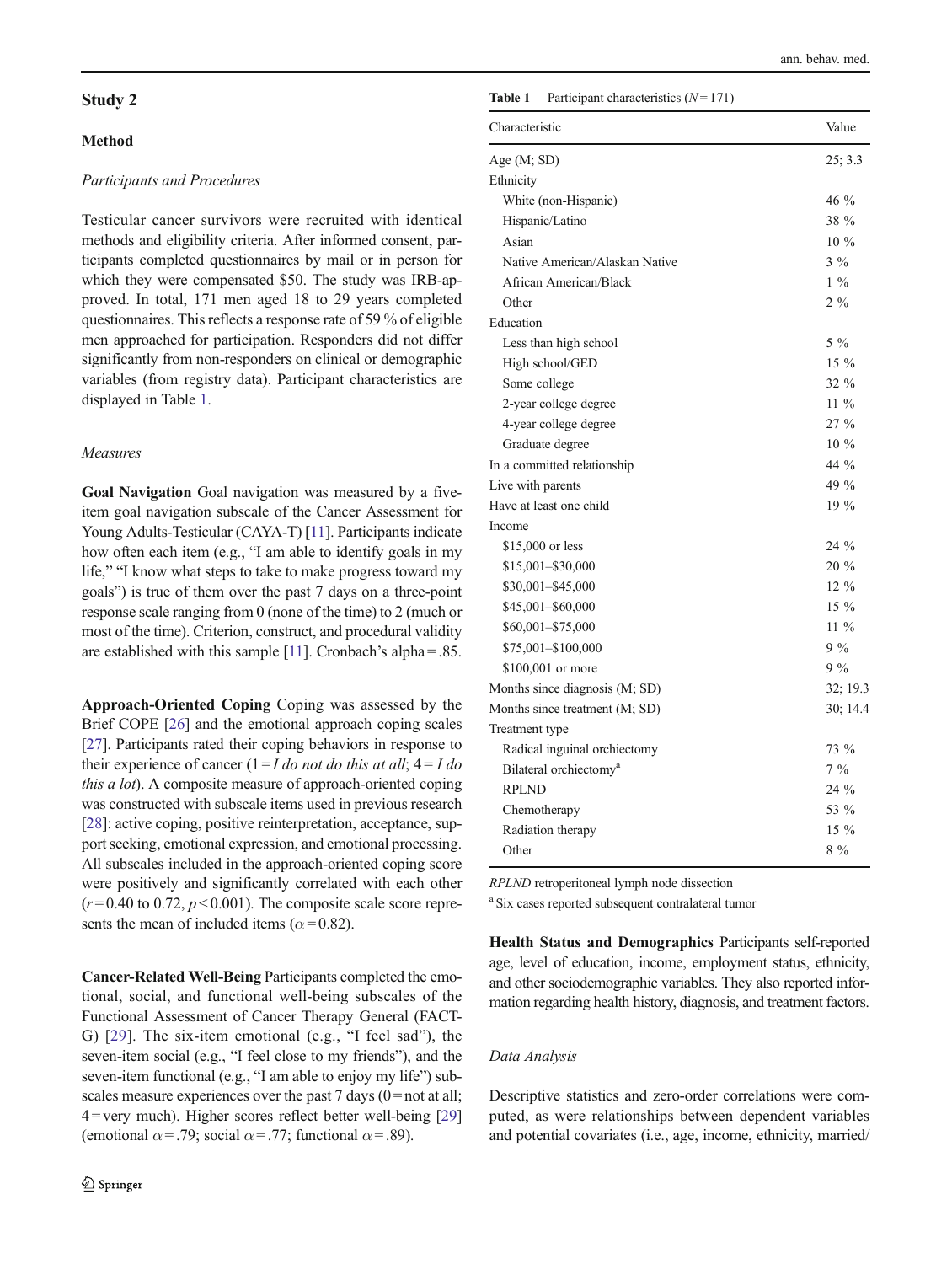<span id="page-6-0"></span>Table 2 Pearson correlation coefficients, means, and standard deviations of study variables

|                             |              | $\mathcal{D}_{\mathcal{L}}$ | 3              | 4              | 5              |  |
|-----------------------------|--------------|-----------------------------|----------------|----------------|----------------|--|
| 1. Goal navigation          |              |                             |                |                |                |  |
| 2. Approach-oriented coping | 29***        |                             |                |                |                |  |
| 3. Social well-being        | $.36***$     | $.43***$                    |                |                |                |  |
| 4. Emotional well-being     | $.44***$     | 39***                       | $.43***$       |                |                |  |
| 5. Functional well-being    | $.42***$     | 44***                       | $.61***$       | $.60***$       |                |  |
| M (SD)                      | 1.79(.32)    | 2.85(.58)                   | 21.66 (5.58)   | 17.82(5.35)    | 22.01(6.14)    |  |
| Range                       | $.29 - 2.00$ | $1.00 - 4.00$               | $2.33 - 28.00$ | $3.60 - 24.00$ | $3.00 - 28.00$ |  |
|                             |              |                             |                |                |                |  |

\*\*\* $p \le 0.001$ 

partnered vs. not). Variables significantly correlated with adjustment indicators were included in analyses. In addition, time elapsed since diagnosis was included in statistical models.

Multiple linear regression was used to test hypotheses. In each model, the first block included relevant covariates, the second included goal navigation and approach-oriented coping, and the third block tested the goal navigation  $\times$  approachoriented coping interaction. Regression analyses were conducted in accordance with Aiken and West [\[30\]](#page-9-0), and independent variables were mean-centered. For significant interactions, simple slopes analysis was used for interpretation [\[31\]](#page-9-0) and plotted at  $M \pm 1$  SD. In all cases, the residuals were normally distributed and unrelated to the predicted values, supporting the assumptions underlying regression.

# **Results**

#### Correlations and Identification of Covariates

Table 2 contains bivariate correlations. Goal navigation was positively associated with approach-oriented coping, and they

were significantly, positively associated with indicators of well-being. Notably, goal navigation and approach-oriented coping were negatively associated with income, such that individuals who earned less than \$30,000 annually reported significantly lower goal navigation and approach-oriented coping than those with higher income. Income was positively associated with emotional  $(r = .24, p < .01)$ , social  $(r = .19, p < .05)$ . and functional  $(r=.34, p<.001)$  well-being. Being single/ unpartnered was positively related to social well-being  $(r = .14, p < .05)$ .

## Hypothesis Testing

We examined the relationships of goal navigation and approach-oriented coping scores with each outcome of interest, adjusting for income, partner status, and time since diagnosis (see Table 3). Goal navigation skill was positively associated with emotional ( $B = .35$ ,  $p < .001$ ), social ( $B = .24$ ,  $p < .01$ ), and functional ( $B = .28$ ,  $p < .001$ ) well-being, as was approach-oriented coping  $(B=.22, p<.01; B=.32, p<.001;$  $B = 0.26$ ,  $p < 0.001$ , respectively). After adjusting for income and time since diagnosis, goal navigation and approach-

Table 3 Multiple regression analyses testing goal navigation, approach-oriented coping, and the navigation × approach interaction predicting physical functioning, depression, and cancer intrusions

| Predictor variables               | Emotional well-being              |                  |           |          | Social well-being                 |                  |           |                                   | Functional well-being |                  |           |           |
|-----------------------------------|-----------------------------------|------------------|-----------|----------|-----------------------------------|------------------|-----------|-----------------------------------|-----------------------|------------------|-----------|-----------|
|                                   | $\Delta R^2$                      | $\boldsymbol{B}$ | <b>SE</b> | $\beta$  | $\Delta R^2$                      | $\boldsymbol{B}$ | <b>SE</b> | $\beta$                           | $\Delta R^2$          | $\boldsymbol{B}$ | <b>SE</b> | $\beta$   |
| Block 1                           | .06                               |                  |           |          | .06                               |                  |           |                                   | .12                   |                  |           |           |
| Time since diagnosis              |                                   | < 01             | .02       | < 01     |                                   | < 01             | .02       | < 01                              |                       | .02              | .02       | .06       |
| Income                            |                                   | .25              | .19       | .09      |                                   | .12              | .20       | .04                               |                       | .64              | .20       | $.20**$   |
| Unmarried/non-partnered           |                                   | .01              | .73       | < 01     |                                   | 1.57             | .76       | $.14*$                            |                       | .27              | .76       | .02       |
| Block 2                           | .21                               |                  |           |          | .21                               |                  |           |                                   | .21                   |                  |           |           |
| Goal navigation                   |                                   | 5.83             | 1.23      | $.35***$ |                                   | 4.04             | 1.26      | $.24**$                           |                       | 5.26             | 1.26      | $.28***$  |
| Approach-oriented coping          |                                   | 1.99             | .67       | $.22**$  |                                   | 3.05             | .69       | $.32***$                          |                       | 2.74             | .70       | $.26***$  |
| Block 3                           | .03                               |                  |           |          | .02                               |                  |           |                                   | .09                   |                  |           |           |
| Goal navigation $\times$ approach |                                   | $-4.32$          | 1.59      | $-.19**$ |                                   | $-3.49$          | 1.63      | $-.15*$                           |                       | $-7.71$          | 1.65      | $-.30***$ |
|                                   | $R^2$ = .30, F(6, 161) = 11.22*** |                  |           |          | $R^2$ = .29, F(5, 159) = 10.63*** |                  |           | $R^2$ = .42; F(6, 163) = 18.55*** |                       |                  |           |           |

 $**p* ≤ .05; ***p* ≤ .01; ****p* ≤ .001$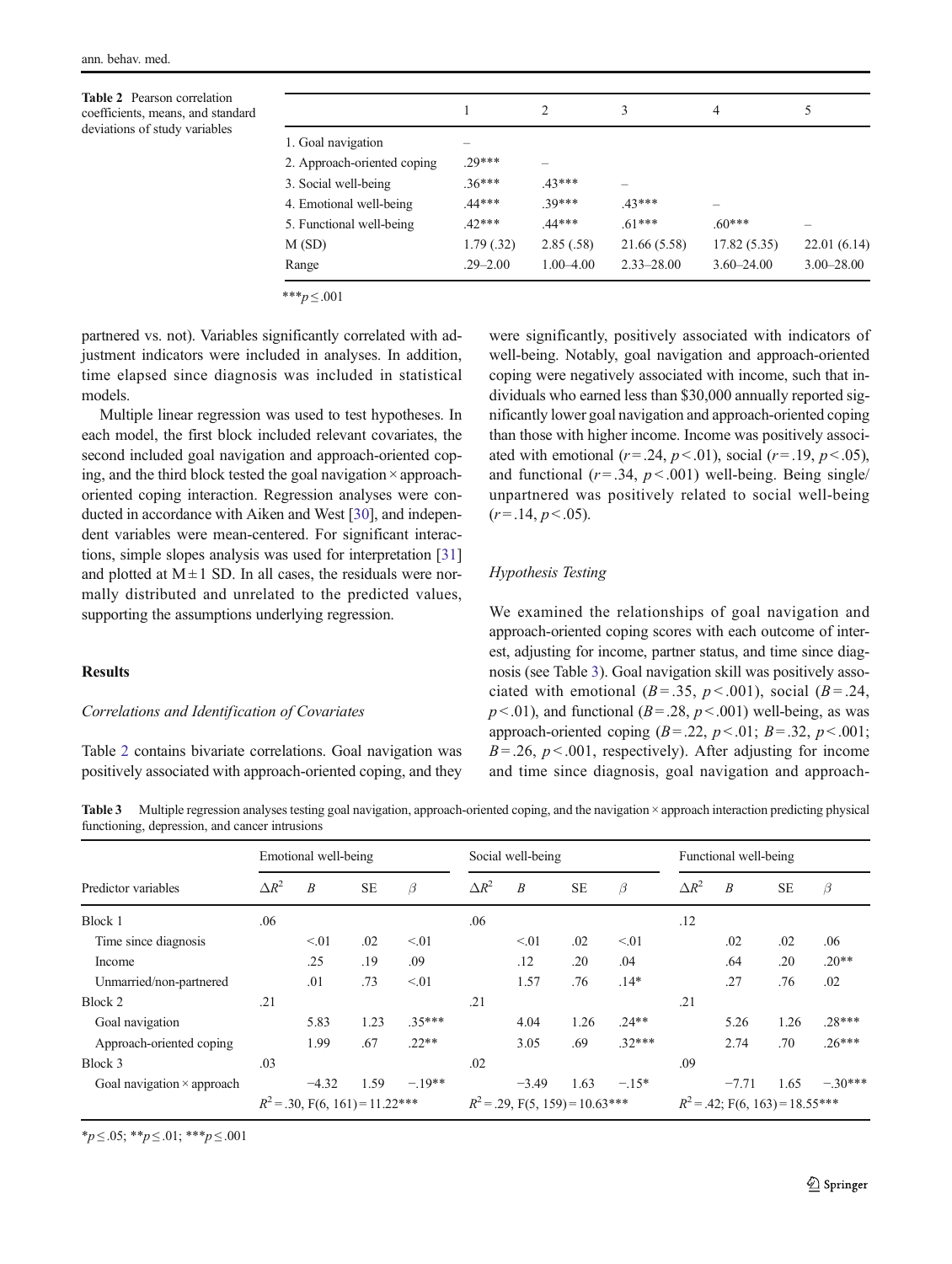oriented coping accounted for 27 % of the variance in emotional and physical well-being, and 33 % of the variance in functional well-being.

As reported in Table [3](#page-6-0), the interaction was significant for all three dependent variables and explained an additional unique 2–9 % of the variance. As displayed in Fig. 1, when approach-oriented coping was relatively high, well-being was high regardless of the level of goal navigation skill. Only those



with low goal navigation ability and low approach-oriented coping had lower levels of well-being. Significant simple slopes emerged for emotional  $(B=.37, p < .001)$ , social  $(B = .44, p < .001)$ , and functional  $(B = .49, p < .001)$  wellbeing at low levels of goal navigation. However, for high levels of goal navigation, simple slopes were significant only for social well-being  $(B=.21, p<.05)$ , and not for emotional  $(B=.07, ns)$  or functional  $(B=.03, ns)$ .

To facilitate interpretation of results of hypothesis tests, analyses were replicated for use of avoidance-oriented coping. Avoidance-oriented coping was negatively associated with emotional  $(B = -0.24, p < 0.01)$  and functional  $(B = -0.21, p < 0.01)$  $p$  < .001) well-being, but not social ( $B = -.09$ , ns) well-being. However, no significant goal navigation × avoidance-oriented coping interactions were observed.

# Discussion

Direct associations of goal navigation and approach-oriented coping with better well-being substantiate qualitative findings from study 1 and establish the adaptive potential for effective goal pursuits. Consistent with hypotheses from a selfregulation perspective, the combination of low goal navigation and low approach-oriented coping is associated with heightened risk for impaired well-being. Results did not support the possibility that the combination of high approach and high goal navigation skill depletes individual resources. In fact, approach-oriented coping efforts appear beneficial whether goal navigation skills are high or low. Results of study 2 suggest that both approach-oriented coping and goal navigation are important factors for self-regulation after cancer.

Although it awaits further research, a potential conclusion from this study is that goal navigation skills can buffer the negative consequences of low approach-oriented coping (and vice versa). Longitudinal and experimental studies are needed to further elucidate these dynamics, though goal navigation and active coping might constitute promising targets of intervention development.

# General Discussion

The present studies examined how goal navigation processes are linked to cancer-related well-being among young adult men with testicular cancer. Although goal processes have been examined in other populations experiencing chronic medical stressors such as HIV-positive men [\[32\]](#page-9-0), couples facing infertility [[33](#page-9-0)], and adults with cancer [\[2,](#page-9-0) [14](#page-9-0)]; this is the first study to examine goal navigation in the context of young adult cancer survivorship. In study 1, the majority of young men identified goal processes as an important part of their cancer adjustment. They discussed these processes as action-based

Fig. 1 Goal navigation skill moderating the role of approach-oriented coping on a emotional, b social, and c functional well-being. The dashed line denotes non-significant simple slopes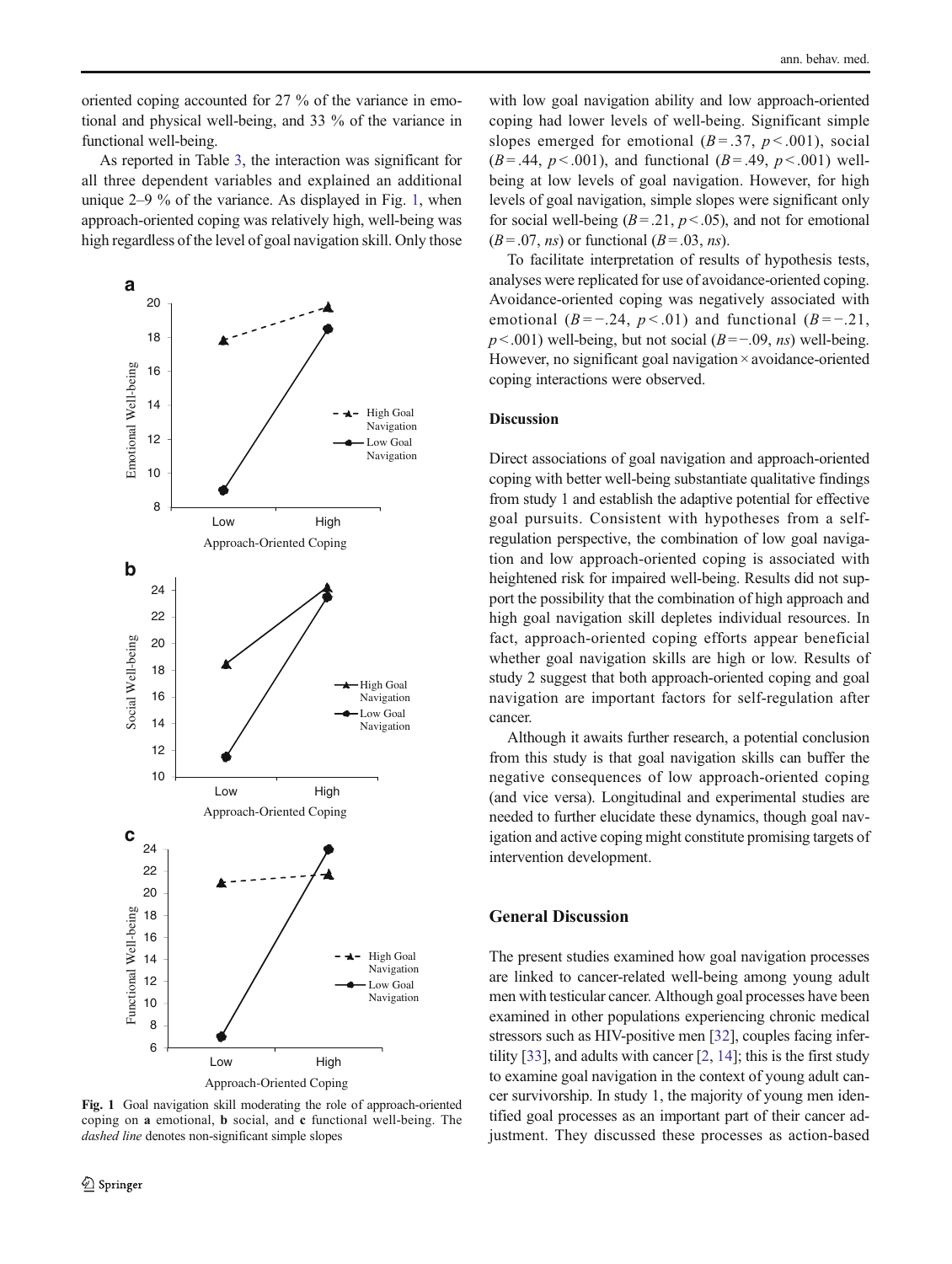<span id="page-8-0"></span>efforts that included identifying, clarifying, and often actively pursuing important life goals while still attending to the demands of cancer. The observation of some men's reluctance to disengage (even temporarily) from goal pursuits while simultaneously engaging in resource-taxing coping efforts led to questions regarding the impact on adjustment and well-being.

In study 2, goal navigation and approach-oriented coping were independently, significantly, and positively related to well-being. Interaction effects showed that men with lower goal navigation skill who used relatively little approachoriented coping reported the lowest levels of well-being. Conversely, higher well-being was reported when young men engaged in higher levels of both. Models accounted for 29–42 % of the variance of well-being domains.

Future work to identify potential mechanisms by which goal navigation skills affect psychological or physical health will be important for future translational research. The en-hancement of self-regulation is one likely mechanism [[34](#page-9-0)]. The skills involved in adaptive goal pursuit might serve to regulate behavior and internal responses when faced with cancer-related goal blockages. The interaction with approach-oriented coping is potentially consistent with this perspective in that approach-oriented coping might provide additional or unique self-regulating resources that are associated with well-being even years after stressor occurrence.

Multiple regulatory pathways may be implicated. For instance, adaptive goal navigation might provide feedback that ultimately guides behavioral choices to enhance the likelihood of goal progress or achievement [\[34](#page-9-0)]. It is also likely that emotion regulation is supported when an individual is better equipped to disengage from goals that are unattainable or delayed. Also, cancer itself might change priorities and values of young adults. An individual who possesses goal navigation skills might be more skillful at integrating these changes through meaning-making efforts and clarification of goals [\[35\]](#page-9-0) and so better able to disengage from less relevant goals and to identify and engage in new pursuits. Finally, goal navigation skills might influence adjustment via regulation of physiological stress processes [\[36](#page-9-0)]. For instance, the ability to disengage from unattainable goals has been associated with more normative patterns of diurnal cortisol in non-clinical samples [e.g., [37\]](#page-9-0).

Findings should be interpreted within the limitations of the studies. Study 1 findings should be considered in context. Men were not observed in naturalistic settings, and observations and conclusions must be interpreted within the frame of the interviewer-interviewee context. Also, the goal of study 1 was not to maximize generalizability, but rather to attain rich descriptions of cancer experiences and relevant processes. Further, in study 1, observations were interpreted through a particular theoretical lens. The use of an alternative theoretical foundation might have led to distinct results. In study 2, selfreport measures might be subject to recall error and social

desirability bias. The study was cross-sectional, restricting causal or temporal conclusions. For instance, it is possible that indicators of well-being, goal navigation, and approachoriented coping are reciprocally related. Future work might examine relationships across meaningful periods in the cancer trajectory, particularly the treatment and reentry phases. Additional research might include patients with various cancer types. This study reflects the experience of young men. It is important to replicate findings in samples of young female cancer survivors. Finally, the measure of goal navigation captured core skills; however, goal-specific skills might also be relevant in this context (e.g., financial planning).

Notwithstanding these limitations, study findings have implications for intervention development. Theoretically driven interventions are needed that instill proficiency in goal navigation and are in alignment with motives salient to young adults. For instance, self-determination theory (SDT) [[38](#page-9-0)] and hope theory [\[39](#page-9-0)] have guided promising interventions for health behavior change [e.g., [40](#page-9-0)] and cancer-related distress [\[41\]](#page-9-0). A central component of these approaches is a focus on autonomy, competence, agency, relatedness, and effective goal setting. In that young adulthood is marked by goal pursuits in these domains, cancer-related goal blockages likely threaten these critical motivations and can result in behavioral and emotional dysregulation. Interventions that equip young adults to maintain engagement in goal pursuits that are perceived as self-initiated, that foster personal mastery, and that promote close and intimate relationships might be optimal in assisting young adults in adapting to cancer-related stressors and promoting success in approach-oriented coping.

Acknowledgments This research was supported by funds from the Livestrong Foundation and the National Institute of Mental Health (5T32MH015750 and 5T32MH078788). We thank Lisa Rubin, Bennett Allen, and Dulci Pitagora for their contributions to this work.

#### Compliance with Ethical Standards

Authors' Statement of Conflict of Interest and Adherence to Ethical Standards Authors' Statement of Conflict of Interest and Adherence to Ethical Standards Authors Hoyt, Gamarel, Saigal, and Stanton declare that they have no conflict of interest. All procedures, including the informed consent process, were conducted in accordance with the ethical standards of the responsible committee on human experimentation (institutional and national) and with the Helsinki Declaration of 1975, as revised in 2000.

#### References

1. Hoyt MA, Stanton AL. Adjustment to chronic illness. In: Baum AS, Revenson TA, Singer JE, eds. Handbook of Health Psychology. 2nd ed. New York, NY: Taylor & Francis; 2012: 219-246.